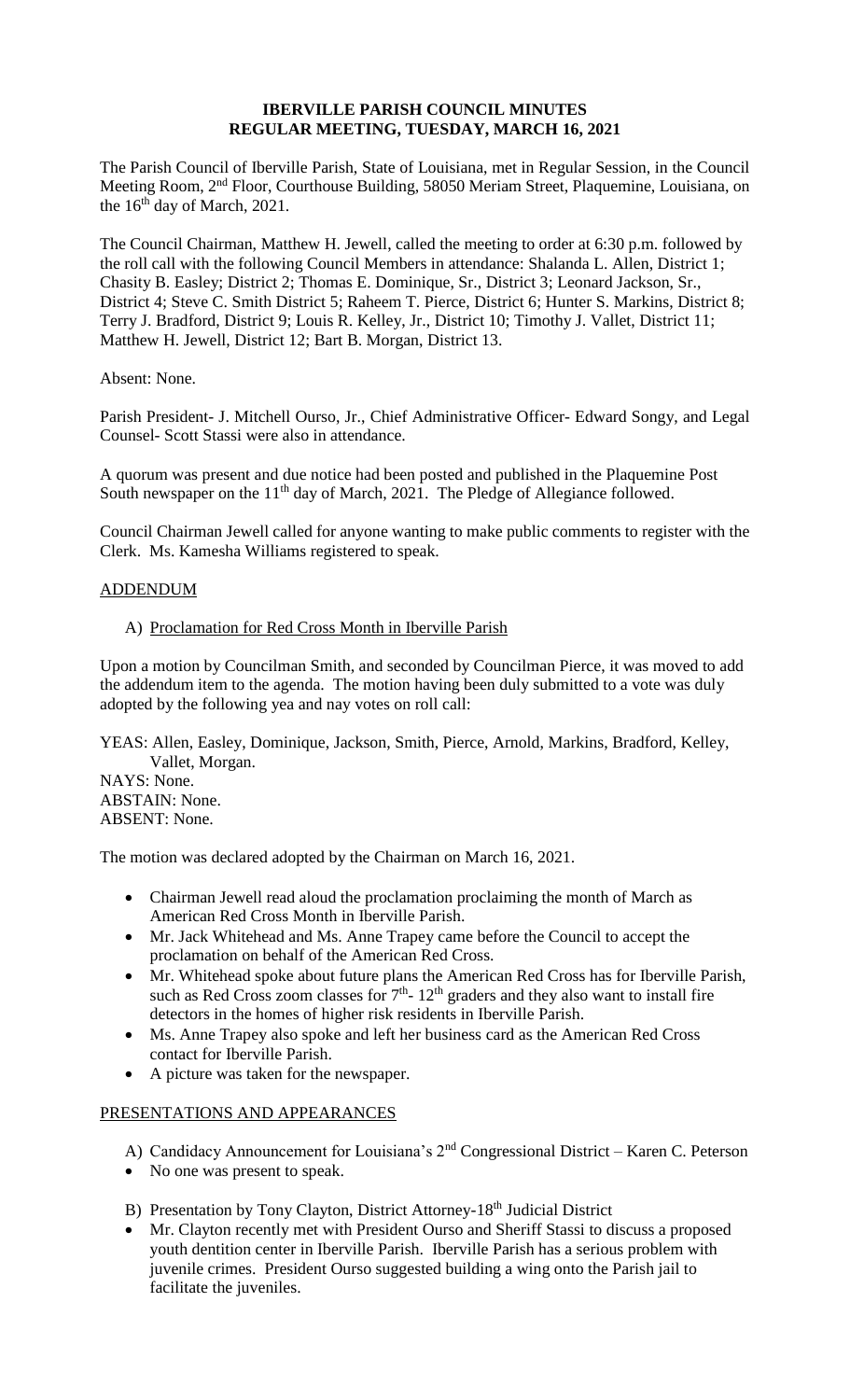- They presented a slideshow of public pictures and videos of recent youth shootings in the Parish. There has been a rise in gang related shootings in the Parish.
- The surrounding parish dentition centers would not take the juveniles so they are sent home with ankle monitors.
- Mr. Clayton spoke about potential gunshot detectors and drones. Once a gun shot is detected it will activate the drones in the direction of the gun shot.
- He requested help from the Parish to house these juveniles until they are convicted. He would like the opportunity to educate these juveniles to one day become educated, successful, tax payers of this Parish.

# APPROVAL OF MINUTES

Upon a motion by Councilman Jackson, and seconded by Councilman Arnold, it was moved to wave the reading of the minutes of February 23, 2021 and approve as written. The motion having been duly submitted to a vote was duly adopted by the following yea and nay votes on roll call:

YEAS: Allen, Easley, Dominique, Jackson, Smith, Pierce, Arnold, Markins, Bradford, Kelley, Vallet, Morgan.

NAYS: None. ABSTAIN: None. ABSENT: None.

The motion was declared adopted by the Chairman.

## PRESIDENT'S REPORT

President Ourso reported on the following:

- President Ourso deferred his report to Legal Counsel, Scott Stassi who briefly discussed a meeting with Mr. Rodney Sparrow regarding trail rides in Iberville Parish. Mr. Sparrow was not able to be present and sent Ms. Kamesha Williams to speak on his behalf. She has worked with T Stable Riders for over 11 years. President Ourso stated the Parish does not have an ordinance in place regarding trail rides and he is not issuing a permit until an ordinance is in place. The minimum he will ask for is a \$1 million liability insurance coverage and requires a law enforcement officer for every 50 people. President Ourso is asking the Council for permission to issue a permit to them with the minimum insurance and law officer requirements.
- President Ourso spoke about the problems with the youth in our Parish, and why aren't they in school. He wants to meet with the school board and the local mayors to discuss a detention center to house these juveniles.
- A packet of pictures of Intracoastal Road was presented to the Council. There were eight bids for this project, and the lowest bid came from Rigid Contractors at \$1.34 million. They are coming in with barges and cranes to throw the rocks onto the banks to prevent further erosion. Governor Edwards (in 1973) signed off on an agreement on the work for that road. President Ourso spoke with Governor John Bell Edwards that they are responsible to uphold this maintenance agreement. If the State declines and the Parish has to pay for its repairs then the Parish will sue the State for reimbursement. Councilman Kelley spoke about the State not doing any erosion work out there and residents are continuously losing their property. The Secretary of State met with President Ourso and showed him an agreement from 1910 that the Iberville Parish Government signed off for the Bayou Plaquemine Locks; so he knows they are responsible for the 1973 agreement.
- He thanked Mr. John Clark for securing the federal funding from NRCS for the Bayou Grosse Tete debris clean up. He asked the Council members to submit any others areas that may qualify for NRCS funding for debris clean up.
- President Ourso gave an update on COVID-19. There have been 461 people vaccinated in Iberville Parish in the last 3 weeks. There were 164 vaccines issued at the volunteer fire department. The Parish asked Human Resources to issue a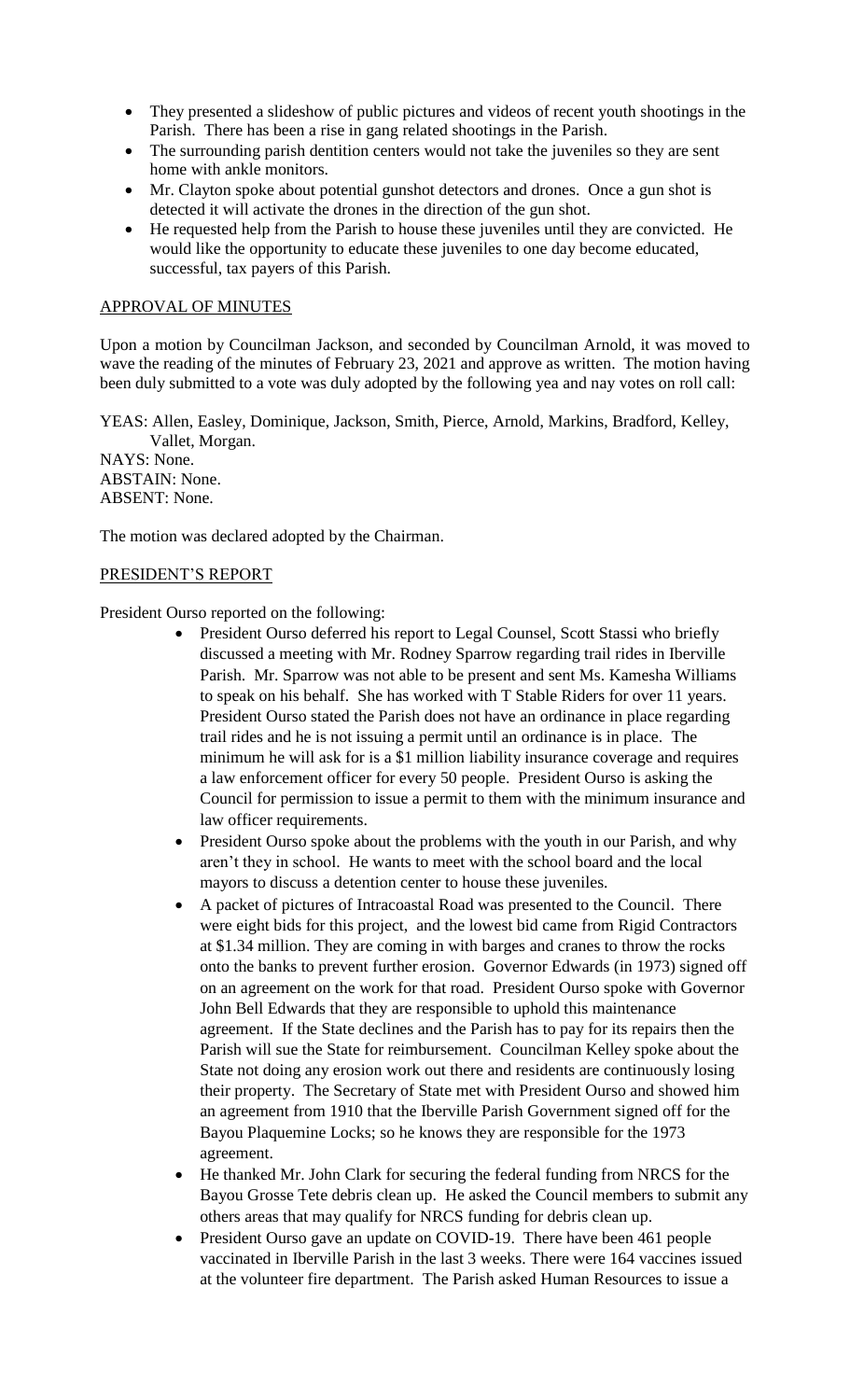form to the 160 employees. The form asked whether or not they would like to receive the vaccine, and 100 requested the vaccine or already had it, and 60 did not want to receive it.

- The Parish does not currently have a trail ride ordinance and one will be drafted for the April 20, 2021 Council meeting.
- There is a \$6.3 million reconciliation act provision. The money is coming from Washington D.C. to Iberville Parish and dispersed to its six municipalities. Some of the guidelines for the funds are for sewer, water, and revenue shortfall. Once the Federal government sends the money to the State of Louisiana, the State has 30 days to send the money to Iberville Parish to be dispersed to each municipality.
- The food bank will be distributing commodities on Friday, March  $19<sup>th</sup>$  at North Iberville Community Center and then on Friday, March 26<sup>th</sup> in Plaquemine.
- On March  $23^{\text{rd}}$  and March  $24^{\text{th}}$  from 8:30 to 1 p.m. the Parish will be at the North Iberville Community Center for energy assistance.
- He is asking the Council for a motion to wait until Phase 4 before hiring summer workers.
- Fire Chief, John Marque came before the Council to speak on behalf of the Parish regarding the burning policy and ordinance set by Iberville Parish. He summarized the Federal and State laws and the Parish's ordinance regarding burning within Iberville Parish. A parish resident tore down a house and proceeded to burn it down without clearing the house of prohibited materials according to the laws and Parish ordinance, and without obtaining a permit to burn. They discussed controlled burning.
- Clint Moore, Director of Emergency of Preparedness came before the Council to speak on the upcoming severe weather for tomorrow from 4 - 7 p.m.
- Councilman Kelley asked President Ourso if you ever treat your yard, are you allowed to burn that tree and President Ourso answered yes.
- Councilman Bradford asked about the hours of the dumpster at the barn, which President Ourso stated 7:30 a.m. to 3:30 p.m. Councilman Bradford asked if they could open them on Saturdays from 7:30 to 12 noon and President Ourso stated yes.

## MOTIONS

Upon a motion by Councilman Kelley, seconded by Councilman Bradford, it was moved to allow President Ourso to issue a one-time permit for an upcoming trail ride with a minimum insurance requirement of \$1 million dollars and law enforcement requirement. The motion having been duly submitted to a vote was duly adopted by the following yea and nay votes on roll call:

YEAS: Allen, Easley, Dominique, Jackson, Smith, Pierce, Arnold, Markins, Bradford, Kelley, Morgan. NAYS: None. ABSTAIN: Vallet. ABSENT: None.

The motion was declared adopted by the Chairman on March 16, 2021.

Upon a motion by Councilman Kelley, seconded by Councilman Bradford it was motioned to delay the hiring of summer works until Phase 4 during COVID. The motion having been duly submitted to a vote was duly adopted by the following yea and nay votes on roll call:

YEAS: Allen, Easley, Dominique, Jackson, Smith, Pierce, Arnold, Markins, Bradford, Kelley, Vallet, Morgan. NAYS None. ABSTAIN: None. ABSENT: None.

The motion was declared adopted by the Chairman.